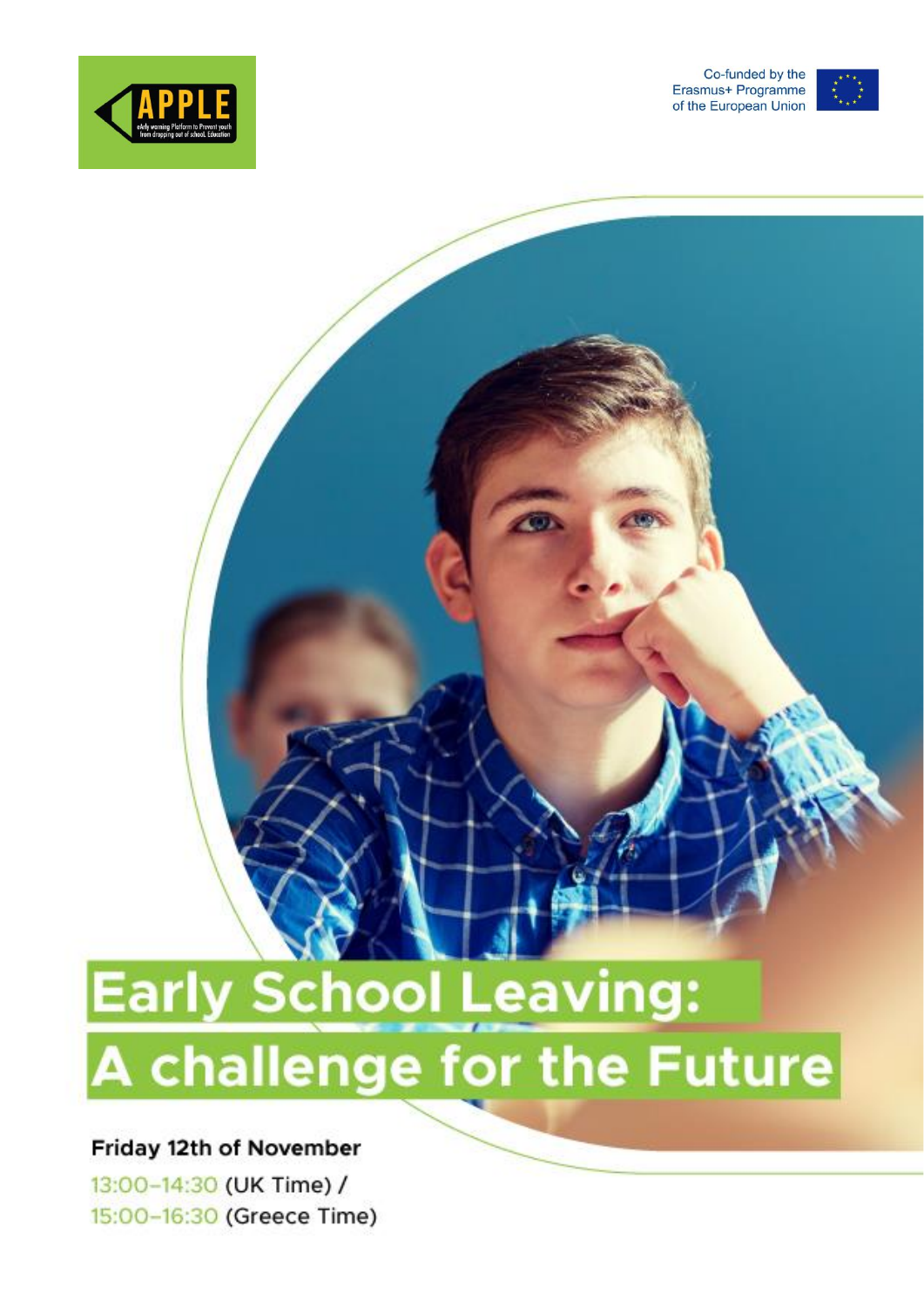



**1**

# **Project partners:**

| canary wharf<br>CONSULTING                     | Canary Wharf Consulting (UK) - Project Coordinator |
|------------------------------------------------|----------------------------------------------------|
| Km                                             | <b>KMOP</b> – Social Action and Innovation Centre  |
| d to your devel                                | <b>CPIP</b> (Romania)                              |
| fyg<br>consultores                             | <b>FyG Consultares (Spain)</b>                     |
| <b>COPERATIVA DE SOLIDARIEDADE SOCIAL, CRI</b> | <b>Aproximar (Portugal)</b>                        |
| KMCOP                                          | <b>KMOP North Macedonia (North Macedonia)</b>      |

The European Commission's support for the production of this publication does not constitute an endorsement of the contents, which reflect the views only of the authors, and the Commission cannot be held responsible for any use which may be made of the information contained therein.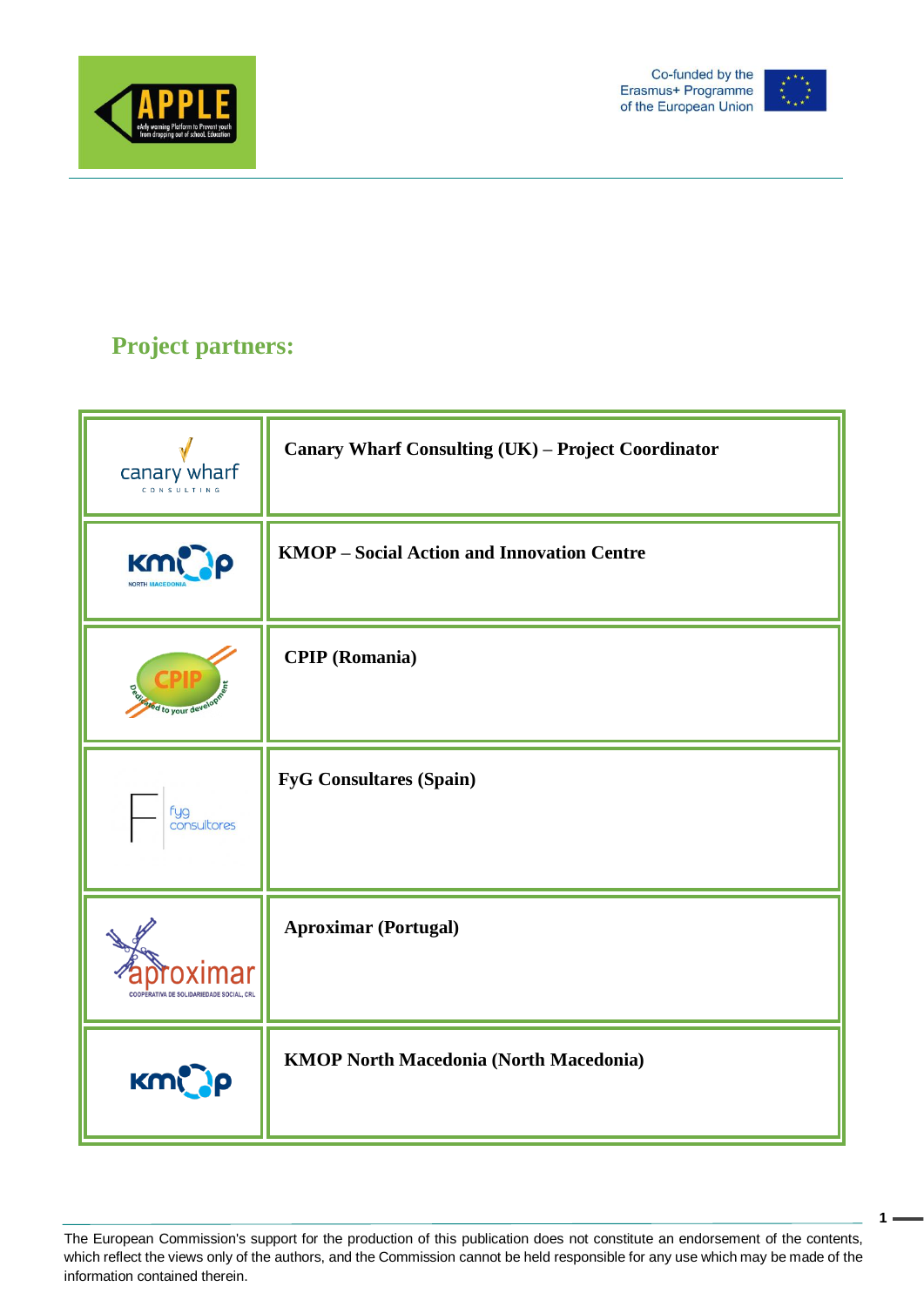



**2**

On the 12th of November 2021, from 13 :00 to 14 :30 (UK time), [Canary Wharf Consulting](https://www.canarywharf-consulting.com/) invites you to the online event Early School Leaving : A challenge for the future, organised within the European project [APPLE](https://www.appleproject.eu/) – eArly warning Platform to Prevent youth from dropping out of schooL Education.

By developing a guide for educators and an online early warning platform consisting of critical scientific material and tools, APPLE aims to equip educators, schools, educational organisations and authorities with the necessary tools to identify youth at risk of dropping out and halt Early School Leaving.

## **Who is this event for?**

- $\pm$  Educational Authorities
- $\leftarrow$  Schools / School heads
- **Educators and Teachers' associations**
- **← Relevant Stakeholders and Policy Makers**

#### **Topics that will be discussed**

- $\overline{\text{I}}$  The issue of Early School Leaving and how we can tackle it
- $\overline{\text{I}}$  The work done and the materials produced throughout the Apple project
- $\overline{\textbf{I}}$  The online platform that was developed for educators

*Pre-registration is required. The event is open to the public and will be hosted in English.* 

**Registration and link to the event [here](https://us02web.zoom.us/meeting/register/tZMsdO2orToiGNbGfS4hD4fva1kodytwbsc-)**

The European Commission's support for the production of this publication does not constitute an endorsement of the contents, which reflect the views only of the authors, and the Commission cannot be held responsible for any use which may be made of the information contained therein.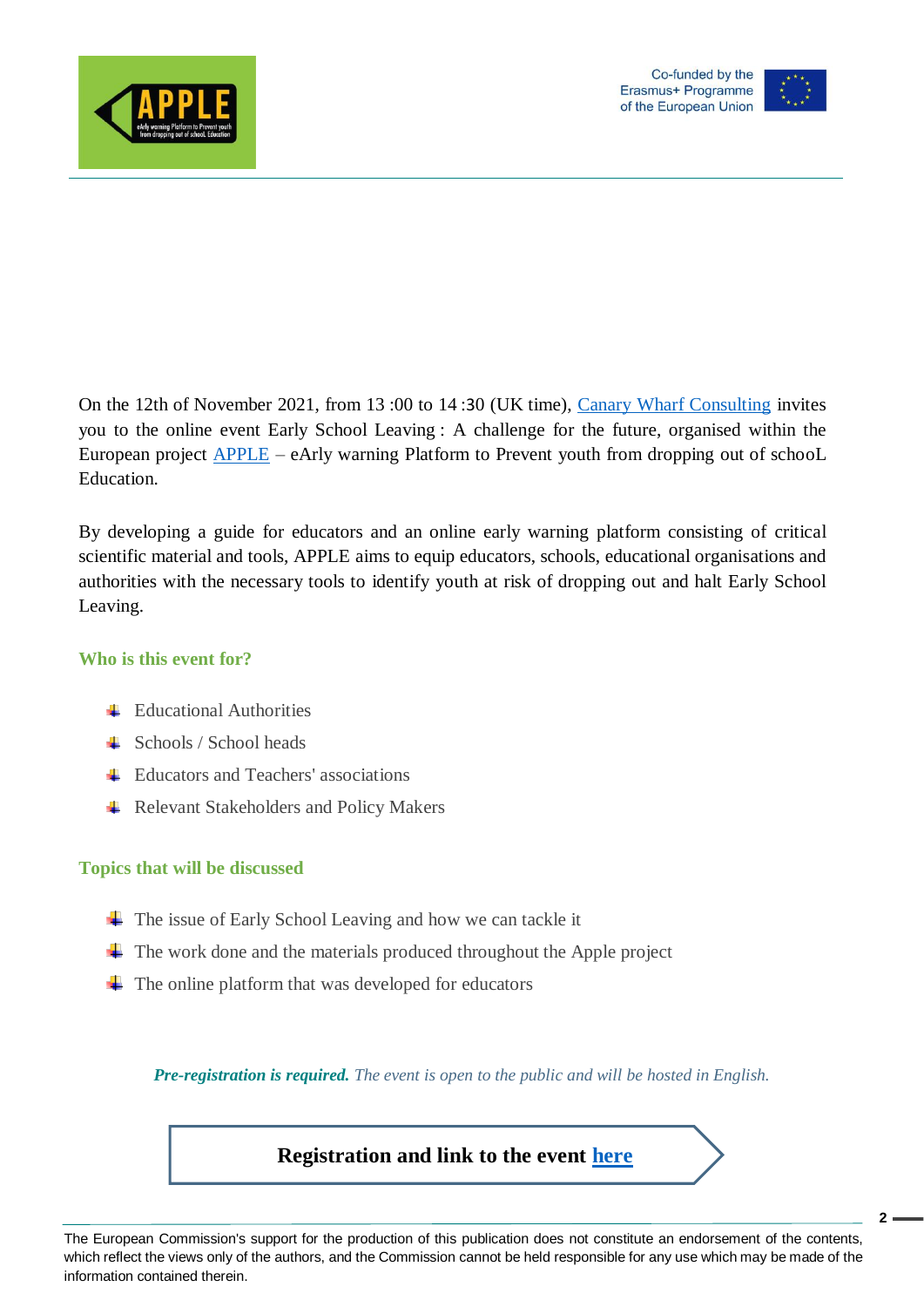





## **The phenomenon of Early School Leaving**

According to Eurostat, 10.6% of young people 18-24 years old in the EU in 2017 did not complete their studies at the upper-secondary level and did not follow any other educational path for various social, economic and family-related reasons. Early School Leaving is an obstacle for social and economic growth. Thus Europe has to make full use of its human capital and take preliminary measures to tackle the social exclusion of vulnerable groups.

**For further information, please contact us at:**

## **[Koutavelis.e@canarywharf-consulting.com](mailto:Koutavelis.e@canarywharf-consulting.com)**

# **Agenda**

| 13:00-13:10 | Welcome                                                                                                                          |
|-------------|----------------------------------------------------------------------------------------------------------------------------------|
| 13:10-13:30 | Introduction to the <b>APPLE</b> project<br><b>Epaminondas Koutavelis – Project Manager at Canary Wharf</b><br><b>Consulting</b> |
| 13:30-13:45 | 'Young People and Unemployment - Providing An Interruption'<br><b>Bryan Walsh - Expanding Horizons</b>                           |
| 13:45-14:00 | "The Other"<br>Kathryn Lukey-Coutsocostas - Writer, educator, Community Activist                                                 |

The European Commission's support for the production of this publication does not constitute an endorsement of the contents, which reflect the views only of the authors, and the Commission cannot be held responsible for any use which may be made of the information contained therein.